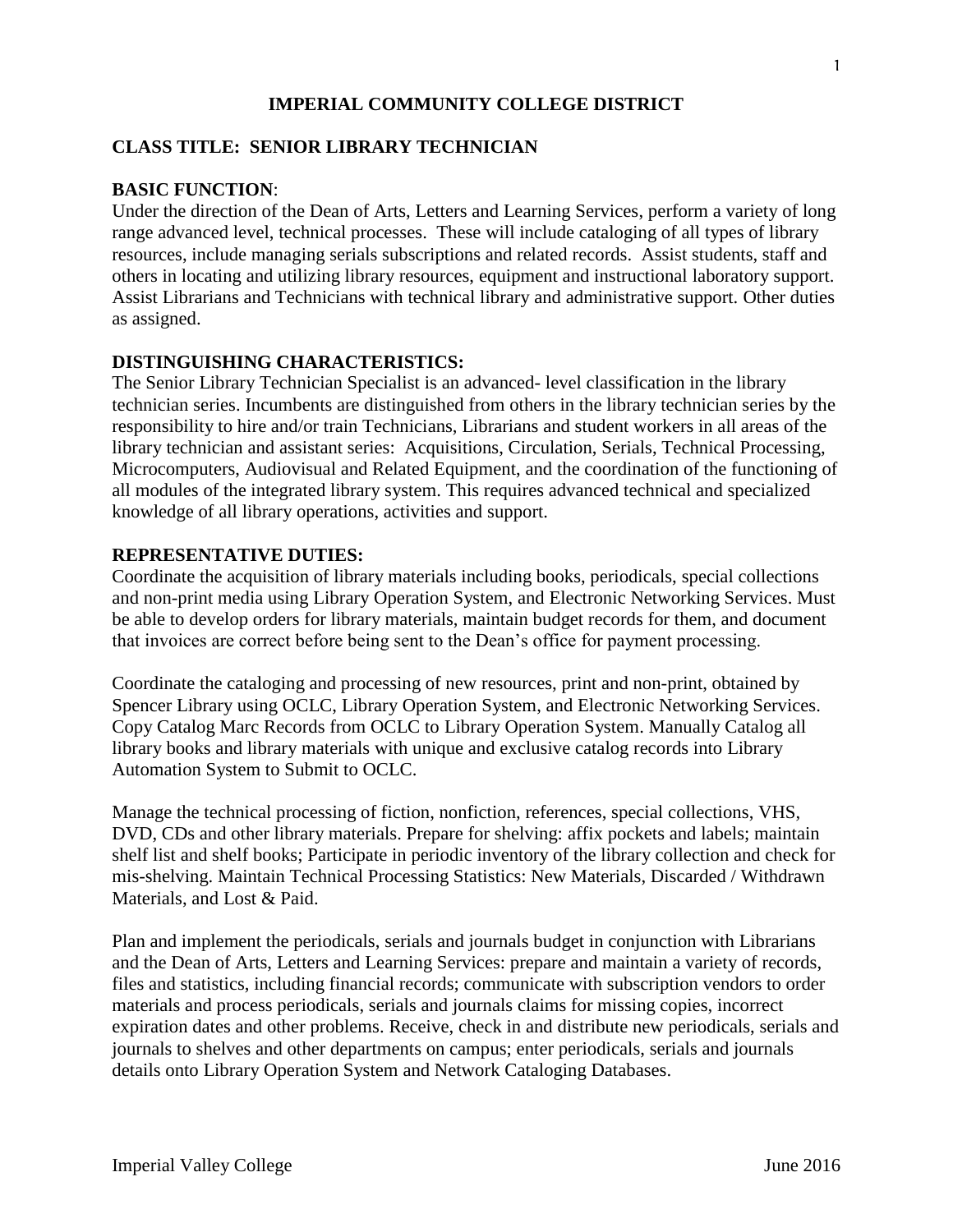Process and submit an annual renewal of subscriptions to a designated subscription service: prepare and send a yearly update summary of subscriptions to campus departments heads; identify serial renewals to be added, continued or deleted.

Respond to reference inquiries from students, staff and the public, including telephone inquiries. Provide information and assistance to students and other patrons regarding the location, selection and utilization of references, books, periodicals, special collections and other library resources; demonstrate the use of automated catalog systems, indexes and automated databases. Refer patrons to a professional librarian for reference assistance.

Conduct special research as required. Communicate with faculty, District staff and other library personnel regarding special request of serials, reserve materials, student fines, status of items on order and inter-library loans of serials and other materials; receive, search and verify request for inter-library loan materials; compile bibliographies and reserve materials for faculty and students.

Conduct orientation and special interest tours of the library as requested.

Perform an annual inventory of the microfilm, and periodical collections: weed and delete materials as appropriate. Generate appropriate library automation systems reports before and after inventory. Maintain Serials Statistics: New Subscriptions, Discarded Subscriptions / Withdrawn Materials.

Preserve, mend and repair books and all library materials.

Prepare the lab for use by turning equipment on and checking to assure proper working condition. Operate, and instruct library patrons in the operation of computer terminals, copiers / printers (Terminal login and *Papercut*), related software and peripheral equipment. Provide assistance in recovering files, and train students in the use of databases, online catalog, various programs and the Internet.

Cover circulation desk activities as assigned and check books, periodicals, special collections and other materials in and out according to established library policies and procedures; assist in maintain the security of library materials; collect fees for overdue materials and specialized library services; resolve discrepancies. count monies in the cash register and cash box.

Initiate the planning, installation, and the implementation of modifications to the library's operating system, in regards to all Technical support in Serials and Cataloging. Communicate with library's operating system to exchange information to resolve issues and concerns in Serials and Cataloging.

Library Webpage Administrator privileges. Update Spencer Library Media Center home page with pertinent information regularly.

Assume responsibility for a variety of specialized functions and projects related to the Spencer Library Media Center. Perform complex and responsible administrative assistance duties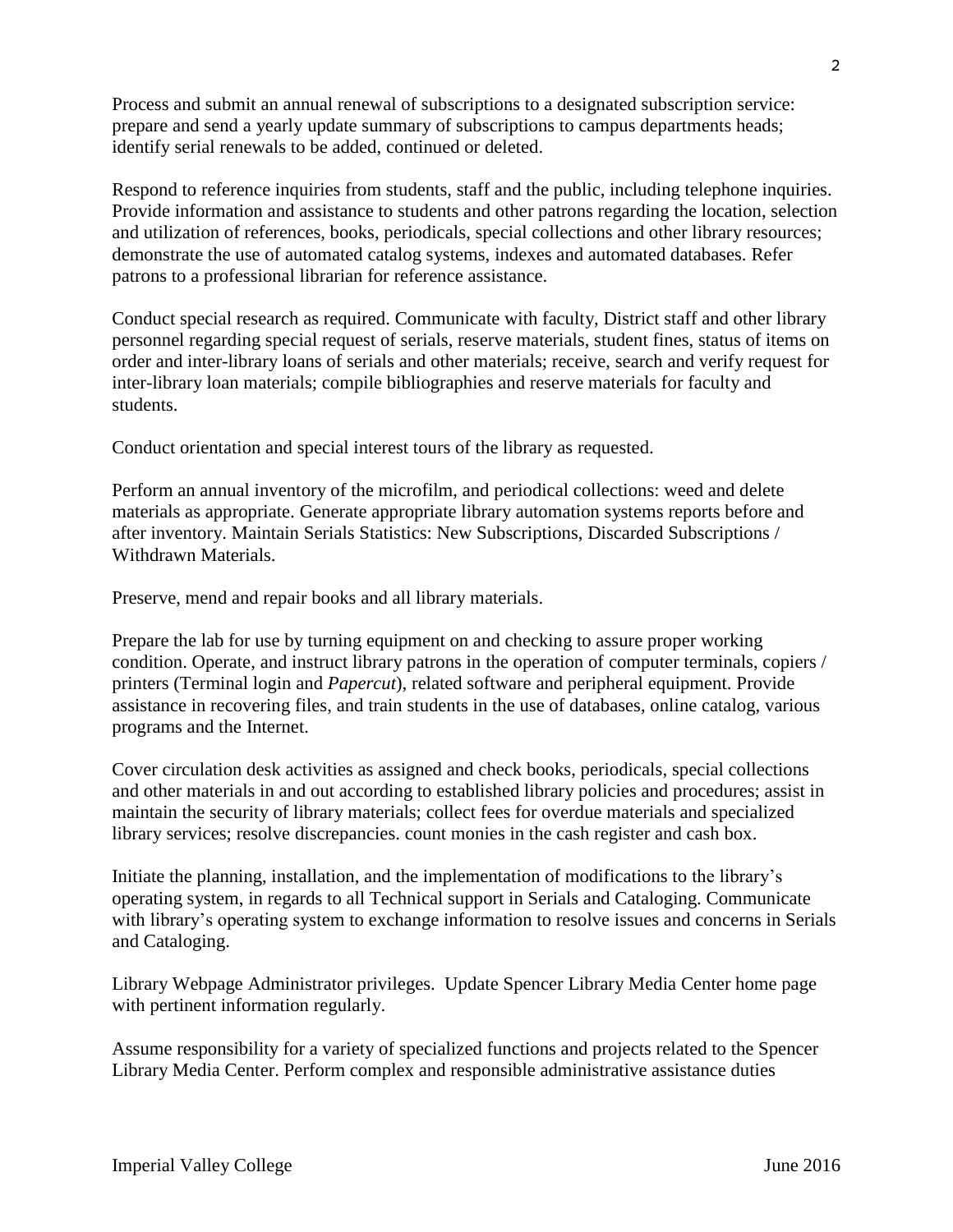requiring specialized and extensive knowledge of the Spencer Library Media Center assigned by administrator and Librarians. Compile information and data for reports and assist in the preparation of statistical and narrative reports. Conduct special research as required.

Answer telephone calls: Direct calls and visitors to appropriate personnel. Provide information and answer questions from students and the general public regarding programs, policies, procedures and regulations.

Coordinate communication and activities with other District departments and personnel, students, educational institutions, vendors, other outside organizations and the public.

Operate and maintain the office machines currently in use in the Library including copier, microfilm reader/printer, dubbing equipment, date charger machine, typewriter and cash register; load cartridges and paper and add toner to photocopiers as needed.

Train and provide work direction to student assistants, participate in the selection, assignment, scheduling, evaluation, discipline and termination of student workers as assigned.

Pick up library materials at book drops on campus and return them to the library.

Maintain the library in a clean and orderly condition, request maintenance and equipment repairs as needed; assure student conduct is conductive to a studious learning environment.

Open and close the library on assigned shift as required.

Perform other duties as assigned

### **KNOWLEDGE AND ABILITIES:**

KNOWLEDGE OF: Library policies, procedures, and terminology. District organization, operations, policies and objectives. Library of Congress Classification System. Cutter Tables to use in call number assignment. Library reference materials and resources. OCLC Online bibliographic data base and OCLC subsystems. Ordering, receipt and processing of periodicals for library use. Financial and statistical record keeping. Data entry and retrieval techniques. Operation of office and specialized library equipment. Location of various materials in the Library. Operation and use of Library automated systems. Circulation process, policies, and procedures. Operation of microcomputers and related peripheral equipment. Instructional methods used to assist students in the use of microcomputers and applications software. Library security measures. Modern office practices, procedures and equipment. Correct English usage, grammar, spelling, punctuation, and vocabulary.

Interpersonal skills using tact, patience, and courtesy.